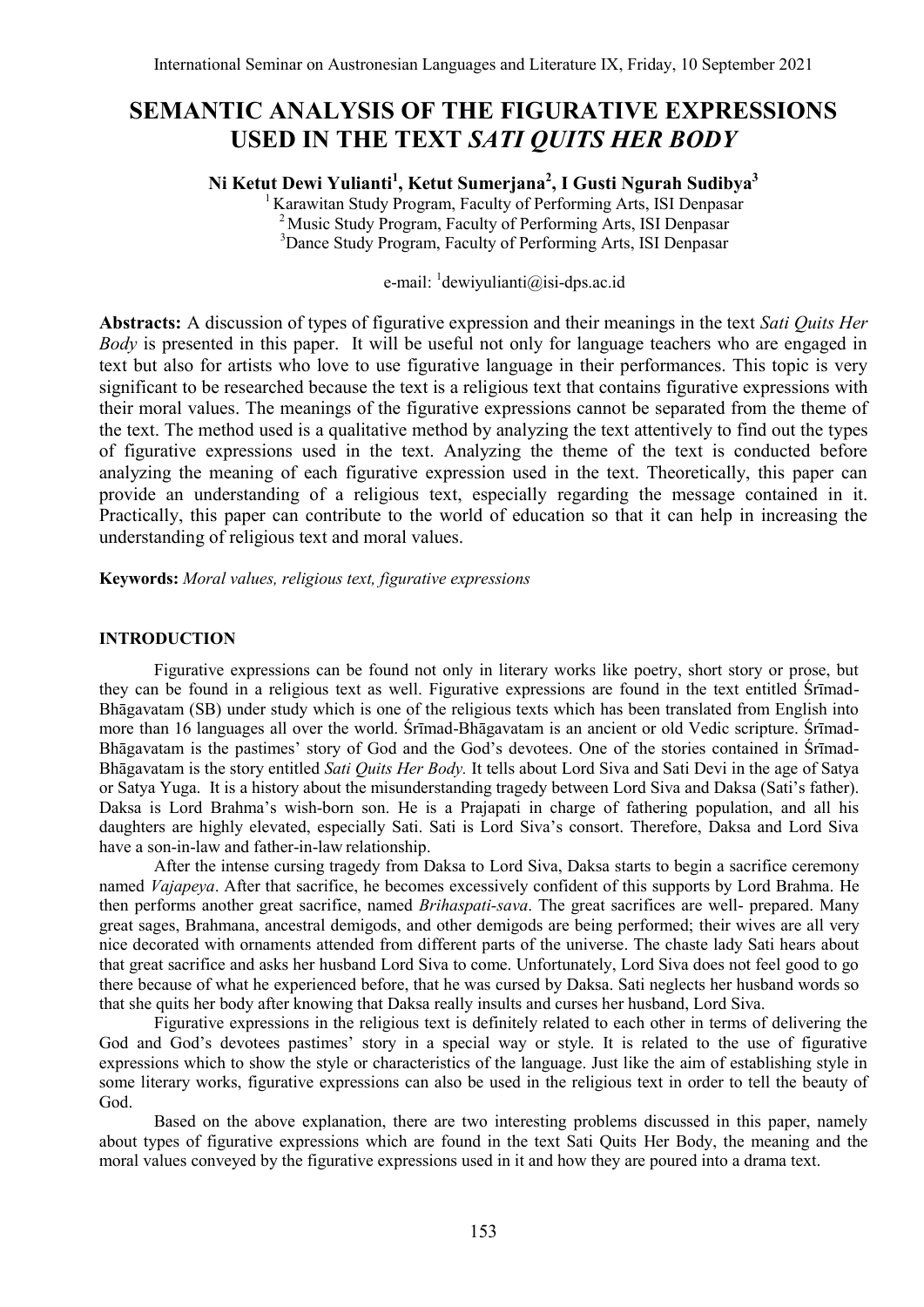### **METHOD**

As mentioned above, the data of this paper is taken from a religious text entitled Śrīmad-Bhāgavatam*,*  especially from the chapter entitled Sati Quits Her Body. This text was chosen because it contains many figurative expressions and it has been used for the data source of a dance drama text with the same title. The data was collected through library research, by observation and documentation which was done by close reading and note taking technique. In analysing the collected data, a descriptive-qualitative method was used to describe the figurative expression and their meaning. The collected data were analysed based on the theory applied in this paper to answer the discussion.

The first discussion of this paper which is about the types of figurative expressions was analysed using the theory proposed by Larson (1998) and also combined with the theory proposed by Keraf (2007). The second one, which is about the meaning of the figurative expressions and the moral values contained in them was analysed using the theory proposed by Leech (1981:9-19). Leech describes seven types of meaning such as conceptual meaning, connotative meaning, social meaning, affective meaning, reflected meaning, collocative meaning and thematic meaning. In this paper the type of meaning applied is connotative meaning, the meaning over its natural or literal meaning. Leech describes connotative meaning as the expression of what something refers to.

# **DISCUSSION**

# **Figurative Expressions in Sati Quits Her Body**

After analyzing the text entitled Sati Quits Her Body which has also been used as the source story of a dance drama which will be performed soon in September 2021, there are 10 data found containing figurative expressions in the text *Sati Quits Her Body* with7 types of figurative expressions namely 1 data of antithesis, 1 data of euphemism, 1 data of hyperbole, 1 data of metaphor, 1 data of metonymy, 4 data of simile, and 1 data of sarcasm.

Before explaining the figurative expressions and their meanings, it is essential to describe the synopsis of the text entitled Sati Quits Her Body. Here is the synopsis of the text Sati Quits Her Body.

Why Sati quits her body? The problem is started from the intense cursing tragedy from Daksa to Lord Siva. Daksa starts to begin a sacrifice ceremony named *Vajapeya*. After that sacrifice, he becomes excessively confident of this supports by Lord Brahma. He then performs another great sacrifice, named *Brihaspati-sava*. The great sacrifices are well- prepared. Many great sages, Brahmana, ancestral demigods, and other demigods are being performed; their wives are all very nice decorated with ornaments attended from different parts of the universe. The chaste lady Sati hears about that great sacrifice and asks her husband Lord Siva to come. Unfortunately, Lord Siva does not feel good to go there because of what he experienced before, that he was cursed by Daksa. Sati neglects her husband words so that she quits her body after knowing that Daksa really insults and curses her husband, Lord Siva.

Sati quits her body because she really regrets her relationship with her father, Daksa and she really loves her husband who is so innocent and very kind to every living being. She then was born in Himalaya Kings and Mena"s family as Parwati. Since Sati is later reborn as Parvati, Lord Siva is married twice but to the same soul. Siva and Parvati are hold up as the perfect example of marital bliss by many Hindus. True Love is eternal and goes beyond the physical. Lord Siva and Parvati are married in great pomp and celebration. After they are married, Lord Siva and Parvati go back to Mount Kailash and build their abode. Ever since then, Lord Siva and Parvati live together in conjugal harmony.

In analyzing the meaning of the figurative expressions occur in the text, it cannot be separated from the theme of the text. Yulianti, 2016:1 explains that when the concern of the study is on figurative expressions, theme construction can be taken as the motivating force for the use of those figurative expressions. The theme of the text under concern is about the disappointment of Sati to her father, Daksa and the true love between Sati and Lord Siva.

The analysis of the figurative expression types, their meanings and the moral values of the figurative expressions used are as follows.

# **1. Antithesis**

*Women are naturally softhearted, but men are sometimes very hardhearted.*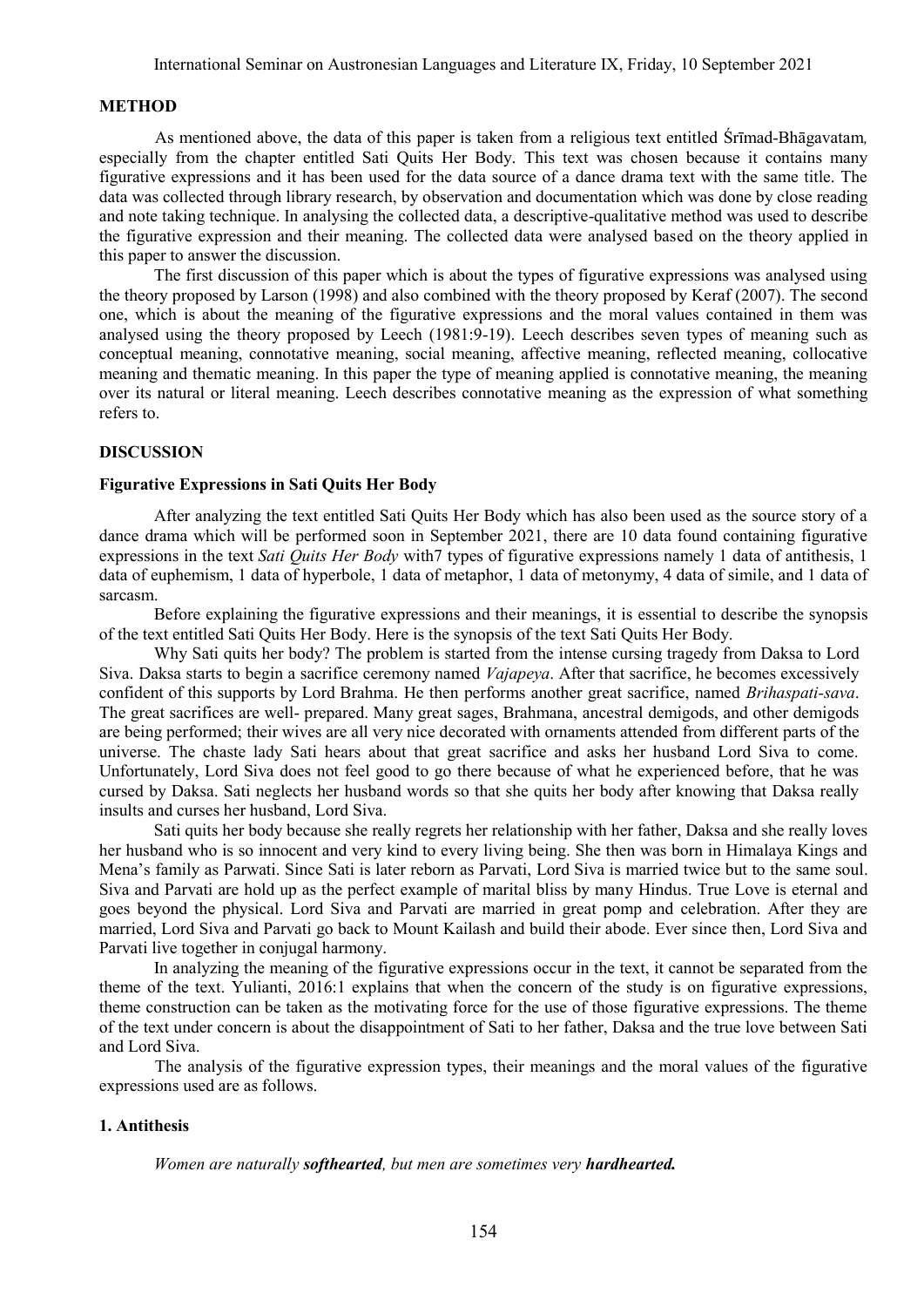In this text, antithesis occurs. Antithesis is an expression which using the opposing ideas by using the opposing words (Keraf, 2007:126). The difference characteristic of women and men is described here as a word *softhearted* and *hardhearted* which is surely the opposite behavior of a person. The application of antithesis here reflects how Sati is being soft about her proposal due to the acceptance of going to her father's house and the tough characteristic of Lord Siva to not go to Daksa"s house.

The meaning of the figurative expression is conveyed by the use of the opposing ideas by using the opposing words "softhearted" and "hardhearted". The opposing words are used in order to explain the real condition of man and woman which is exactly like the condition of the material world, namely the condition of duality. The same like day and night, black and white, happiness and despair and the other condition of duality in life. This statement is used in order to give an insight to the readers that there is always duality in this material world. Even more, duality also occur between Sati and Lord Siva. The have different opinion about going to Daksa"s place until Sati quits her body because she does not obey her husband"s advice.

The moral value of this figurative expression is that living this material world need an extra patience to understand each other, especially between men and women, that they are different not only in physical look but also in characteristic. By knowing this fact, man and women should live harmoniously since they know each other very well, otherwise they will find a trouble like what Sati has experienced.

### **2. Euphemism**

#### *This less intelligent act was due to her being a weak woman.*

According to Larson,1998:127, Euphemism is an expression used for avoiding an offensive expression. In the above sentence, euphemism is applied for conveying the plain message of *stupid* or *dumb*. Hence, the phrase *less intelligent* is applied, according to the types of the text such as a religious text that aims to give a tender and soft values from the story of God and God"s devotees.

The meaning of the figurative expression with the adjective phrase "less intelligent" is aimed at describing the stupidity of a weak woman, in this case Sati who becomes very stupid, neglecting her husband advice about not to go to Daksa"s place. This euphemism is applied to make the utterance mild and soft rather than saying "This stupid act was due to her being a weak woman". The act is considered to be less intelligent because it leads to Sati"s death.

The moral value of this utterance is that a woman, especially a wife, should always obey her husband words. A woman is naturally very weak. By obeying her husband words, she will have a bright future because in vedic civilization, a husband is the leader and the *guru* of the family and the wife should obey all her husband words. Otherwise, she will have trouble like what Sati has experienced, she quits her body since she is not strong enough to see how her father humiliates her husband, Lord Siva.

### **3.Hyperbole**

### *She looked at her father as if she were going to burn him with her eyes.*

In this text, hyperbole is applied to convey the sense of anger from Sati towards his father, Daksa. Hyperbole is an exaggeration or overstatement. It is not meant to be taken literally (Larson, 1998:127). In this story, Sati is indeed angry towards his father.

The meaning of the figurative expression, in this case hyperbole is that Sati is furious because of her father insults her husband, Lord Siva. Due to his position as his father"s pet, she certainly will not be able to do such horrible things to her father, Daksa. Yet, it is derived here that she is super angry as she was going to burn his father, which is in fact Sati will never be able to do that. The meaning of the hyperbole is in line with the theme of the text.

The moral value conveyed by this figurative expression is that as a daughter, when she is married, she must obey her husband more than her father because her husband is her number one protector in her live after God. When a woman neglects her husband words, she then becomes so furious because of her father"s act in humiliating her husband. It is a dilemma when a young lady like Sati facing a problem about her father and her husband but she must actually win her husband because she has already left her fouse for marrying her husband.

# **4. Metaphor**

*Lord Śiva is the friend of both the ordinary man and the man who is elevated in spiritual knowledge.*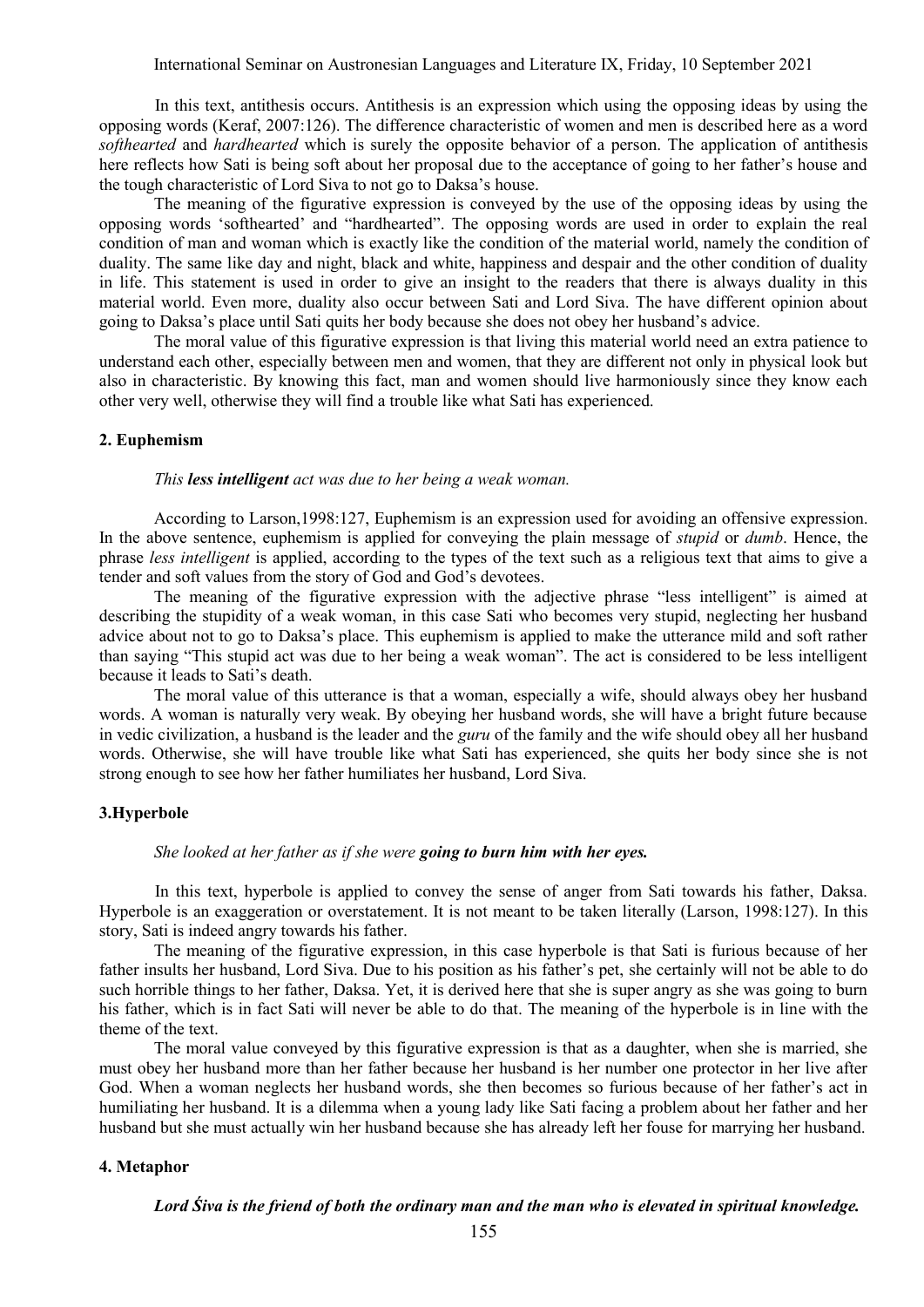In the above sentence, metaphor is employed. Metaphor is the comparison between two things explicitly, but in the basic form (Keraf, 2007:139). In this context, it cannot be interpreted literally that Lord Siva is a friend for an ordinary man and also the one who is elevated in a spiritual knowledge. But the similarity of *Lord Siva* and *friend* can be seen from the characteristic of a friend. A friend is known as a person who is kind, friendly, and loyal to their specific other. Hence, Lord Siva is described has the similarity of the definition of *a friend*.

The meaning of the metaphor above is that Lord Siva is very kind to every living being both the ordinary ones and also the ones who is elevated in spiritual knowledge. Lord Siva is really like a friend who will always be kind to everyone. This meaning is in line with the characteristic of Lord Siva which is explained by Sati, so that's why Sati is furious when Daksa humiliate Lord Siva who is innocent.

The moral value of the statement above is that human being should follow the characteristic of Lord Siva who becomes a friend to every soul without differentiating ordinary man or the man who is elevated in spiritual knowledge.

### **5. Metonymy**

### *The husband gives half his body to his wife, and the wife gives half of her body to her husband.*

In this utterance, metonymy is applied. Metonymy is the use of words that involve associations (Larson, 1998:121). In this context, the point of figurative expression is on the word *body.* The word *body* has the association or related to *the whole of everything that a wife and a husband have.*

The meaning of the metonymy above is in accordance with the theme of the text. It is not meant literally that they give their literal half body to each other, but how they complete each other. The use of metonymy in this context is certainly related to the theme of this story about how a husband and wife should complete each other to show their true love.

The moral value of the figurative expression can be taken as the sacrifice given by a husband and wife in their marriage life should be the same and balance. Since a woman has left her family for marrying her husband, her husband should respect and protect his wife with love from the bottom of his heart just like a father loves his daughter.

# **6. Simile**

There are four sentences found with simile in the text Sati Quits Her Body. The sentences are as follows.

# *She moved in and out of the room as a swing moves this way and that. She began to move just like the pendulum of a clock.*

Simile is the comparison that is described explicitly (Keraf, 2007:138). In the above sentence, simile is applied in conveying the message of how confused was Sati at that time. The movement of Sati is symbolized as a pendulum of clock which always moving from this way and that way or can be said moving to the left, to the right or in the opposing way.

The meaning of the simile figurative expression in the above sentence is in line with the theme of the text which is about the true love between Sati and Lord Siva. The significance of the simile expression in this circumstance is to give a special effect of Sati"s attitude towards Lord Siva. Because she really loves her husband, she feels so uneasy to speak about her plan to come to her father"s house.

The moral value of the utterance is that a wife should be brave to talk to her husband with a conviction that a husband is her protector and her soulmate and no need to be afraid or doubt in delivering any ideas. This moral value is very significant since in this life many couple live their marriage lives without good communication.

#### *The entire procession was as pompous as a royal parade.*

Simile also occurs in the above sentence. The meaning of the figurative expression can be explained as follows. The Lord Siva"s disciples preparation for Sati is denotated as an exaggeration in this context that it is stated Parvati was pleased by a lot of fancy things; Her bird which was her pet, a lotus flower, a mirror and all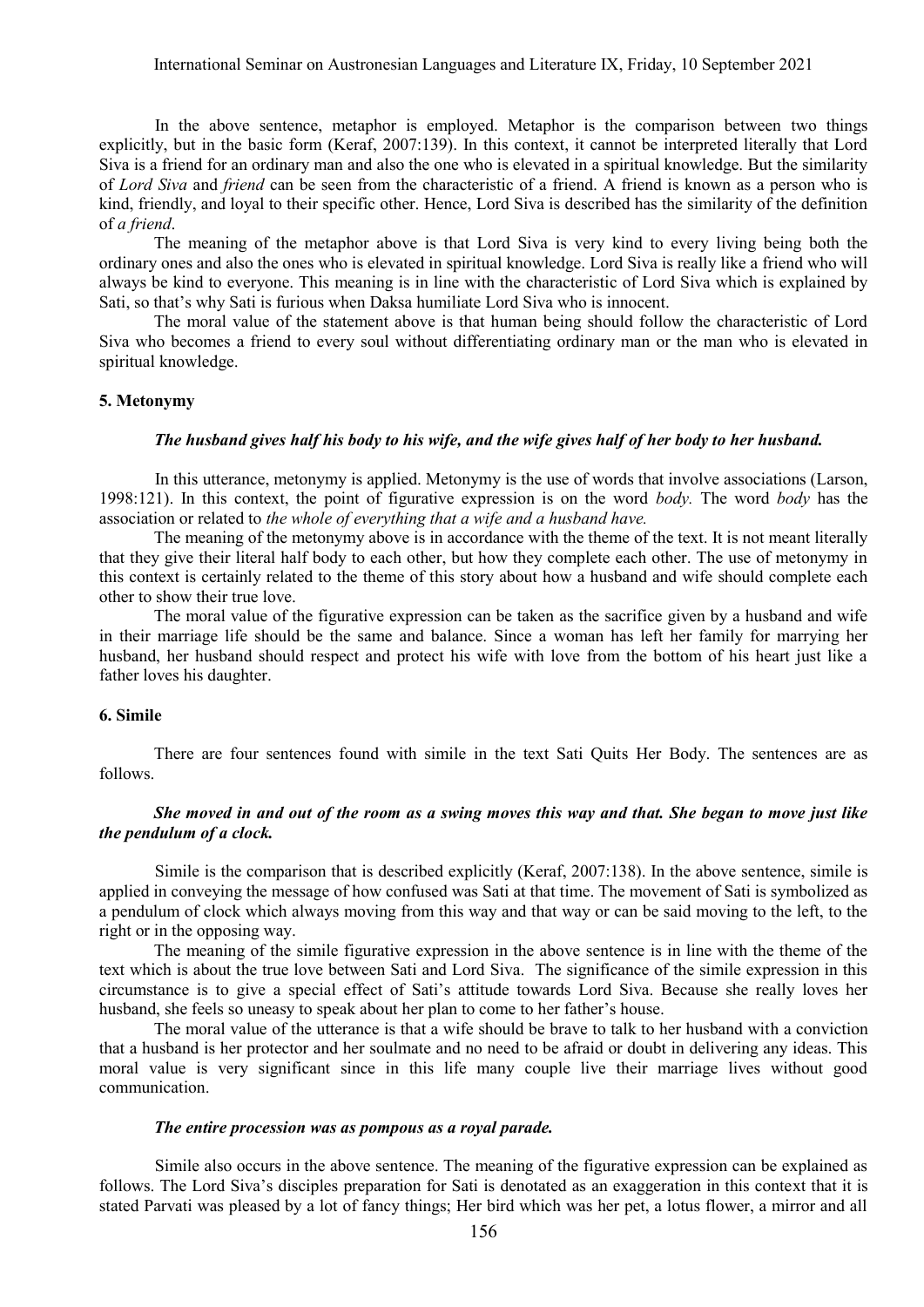# International Seminar on Austronesian Languages and Literature IX, Friday, 10 September 2021

such paraphernalia for her enjoyment and covered her with a great canopy. They even prepared for a singing party with drums, conchshells and bugles like they were pleasing a king or a queen.

The moral value is that there is a contrary between those who engage with spirituality and those who are engaged with materiality. It is a message that human being need to learn about transcendental knowledge in order to live a plain live with high thinking, the same like Lord Siva who is characterized as a pure one, which he is surely far away from those fancy treatments. That is why, the action of Siva"s disciples towards Sati is explained as a negative denotation such as *pompous as a royal parade.* 

# *There are some highly qualified persons who accept only the good qualities of others. Just as a bee is always interested in the honey in the flower and does not consider the thorns and colors.*

In the above sentence, simile is also employed by the characterization of word *as* in resembling *the high qualified persons* with *a bee.*

The meaning of the figurative expression can be explained as follows. The similarity is placed in how both the qualified persons and a bee only accept what has the good for them. The application of simile in this text to give the plainer explanation of the message in this text with the daily circumstance which may be the general knowledge for people nowadays. Hence they might understand the meaning derived from the story.

The moral value of the figurative expression which is using the comparison between the *high qualified persons* with *a bee* is that human being should ignore the bad sides of others and only focus on their good ones. This principle is of course a door of entering a self-realization that we are not this body, we are spirit soul with the main duty in life is to serve God, not to see the weakness of others.

# *Lord Śiva is described in the [Brahma-](https://prabhupadabooks.com/d/brahma)sa[ṁhitā](https://prabhupadabooks.com/d/samhita) to be like curd or yogurt.*

In this text, simile is characterized in the similarity of Lord Siva and curd or yogurt. From the context, they are similar in the terms of their origin. Curd or yogurt come from milk. Lord Siva is also characterized as the Personality of Godhead. Hence, the simile applied here is to give a simple explanation of who is Lord Siva as it is described in the [Brahma-](https://prabhupadabooks.com/d/brahma)sa[ṁhitā](https://prabhupadabooks.com/d/samhita).

The meaning of the figurative expression here is that in many Purāṇas it is sometimes asserted that a demigod is elevated to such a high position that he is almost on an equal level with the Supreme Personality of Godhead, but the conclusion that Lord Wisnu is the Supreme Personality of Godhead is confirmed in every scripture. Lord Siva is described in the Brahma-saṁhitā to be like curd or yogourt. Curd is not different from milk. Since milk is transformed into curd, in one sense curd is also milk. Similarly, Lord Siva is in one sense the Supreme Personality of Godhead, but in another sense he is not, just as curd is milk although the two must be distinguished.

### **7. Sarcasm**

# *The argument offered by Sati is that a person who vilifies a great personality is the lowest of all creatures.*

Keraf (2007: 143) states that sarcasm is an expression that is harsher than irony. This expression contains bitterness and isn"t nice enough to hear.

The sentence **The argument offered by Sati is that a person who vilifies a great personality is the lowest of all creatures** is used sarcastically to describe a person (Daksa) who vilifies Lord Siva who is a great personality, as the lowest of all creatures.

The moral value of the sentence is that human being need to be respectful to every living being in order not to be the lowest class of creatures. Nowadays, many people love to vilify others because they think that they are the highest creatures. Because of their false ego, they think that they are the highest creatures because they are rich, come from great parentage so that they feel alright to vilify and insult others, whereas the fact is that they are the lowest of all creatures when they vilify.

The text of the drama entitled Sati Quits Her Body has been written after having the analysis of the figurative expressions and their meanings. The main characters performed in the dance drama are Lord Siva, Sati Devi, Prajapati Daksa, Nandini, Parvati. Brahma, King Himalaya, and Queen Mena.

The Text of the drama is as follows.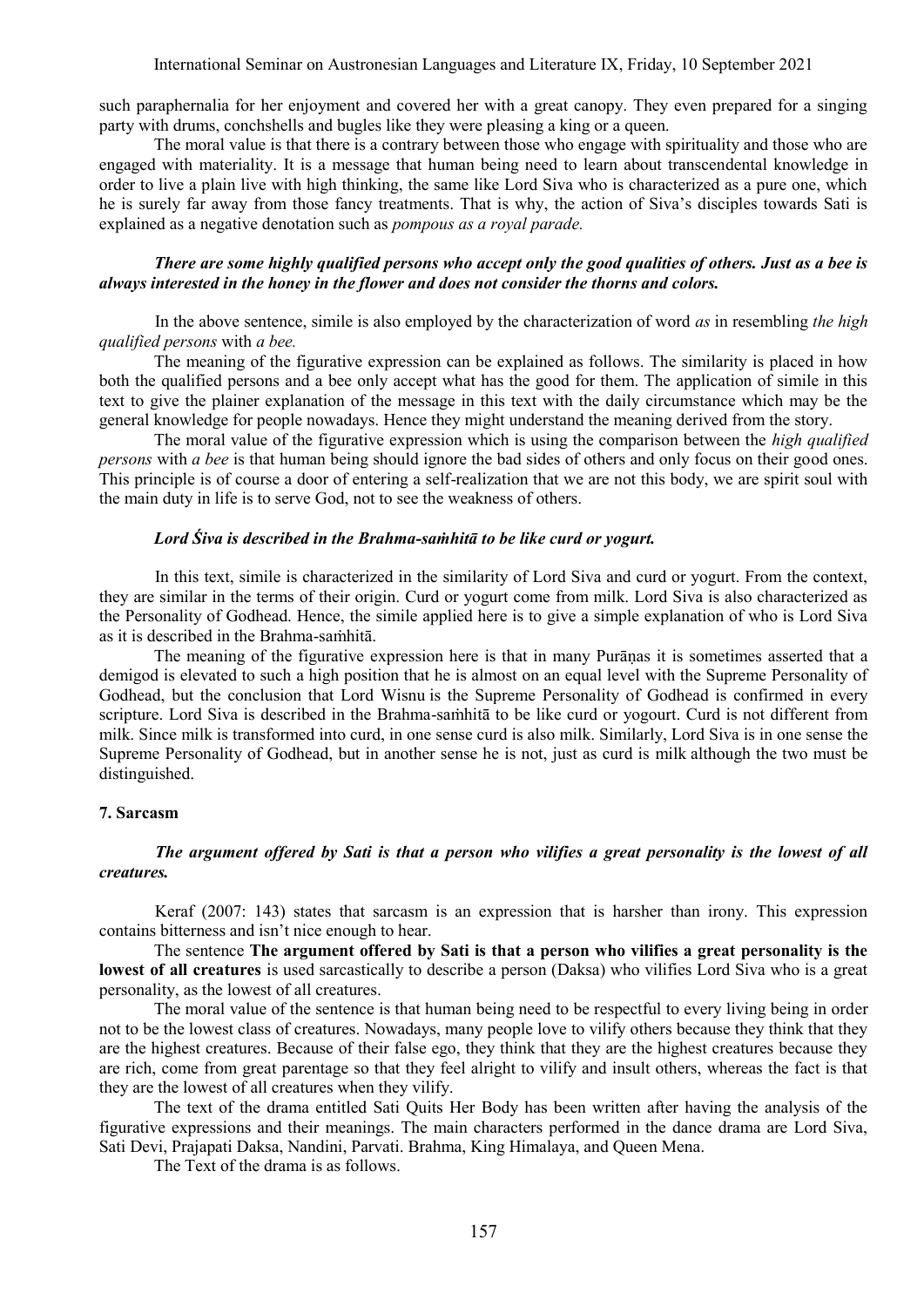# SATI QUITS HER BODY

In a former time in Satya Yuga, there is a history about the misunderstanding tragedy between Daksa and Lord Siva. Daksa is Lord Brahma"s wish-born son. He is a Prajapati in charge of fathering population, and all his daughters are highly elevated, especially Sati. Sati is Lord Siva"s consort. Therefore, Daksa and Lord Siva have a son-in-law and father-in-law relationship.

After the intense cursing tragedy from Daksa to Lord Siva, the assembly that day is finished. But the story does not end there. Later on, Daksa starts to begin another sacrifice ceremony named *Vajapeya*. After that sacrifices, he becomes excessively confident of this supports by Lord Brahma. He then performs another great sacrifice, named *Brihaspati-sava*. The great sacrifices are well- prepared. Many great sages, Brahmana, ancestral demigods, and other demigods are being performed; their wives are all very nice decorated with ornaments attended from different parts of the universe.

The chaste lady Sati hears about that great sacrifice and asks her husband Lord Siva to come. Unfortunately, Lord Siva does not feel good to go there because of what he experienced before, that he was cursed by Daksa. Sati is confused about her proposal. She moves in and out of the room, as a swing moves this way and that. Later on, there is an argument happened between Sati and Lord Siva.

| Sati      | : "Oh Lord Siva, my beloved husband."                                                                                                                                    |
|-----------|--------------------------------------------------------------------------------------------------------------------------------------------------------------------------|
| Lord Siva | : "Yes, my dear Sati."                                                                                                                                                   |
| Sati      | : "I am grateful for being your wife, my Lord Siva."                                                                                                                     |
| Lord Siva | : "Thank you Sati, my beautiful wife."                                                                                                                                   |
| Sati      | : "I am so lucky to have you in my life. You make my life worth living."                                                                                                 |
| Lord Siva | : "Oh my darling Sati, you are my queen, my sunshine, and my heartbeat."                                                                                                 |
| Sati      | : "My husband Lord Siva, that is so sweet. You make me so delighted."                                                                                                    |
| Lord Siva | : "My heartbeat, Sati. There are only two times that I want to be with you, now and                                                                                      |
|           | forever."                                                                                                                                                                |
| Sati      | : "My husband, if I do anything right in my life, it is when I give my heart to you. I love<br>that feeling I get when I see your smile."                                |
| Lord Siva | : "Sati, my sweetheart. I hope you always find the reason to smile and I hope I can always<br>be the reason."                                                            |
| Sati      | : "Oh, My beloved husband, Lord Siva. If I could reach up and hold a star for every time<br>you've made me smile, the entire night sky would be in the palm of my hand." |
| Lord Siva | : "Sati my stunning wife, please come to me."                                                                                                                            |
| Sati      | : "Oh Lord Siva, my strength in life. I have something to tell you, and I am so excited."                                                                                |
| Lord Siva | : "What is the matter, my beautiful Sati?"                                                                                                                               |
| Sati      | : "My dear Lord Siva, my father is having great sacrifices now. All the demigods are<br>invited by him. If you desire, we may also go."                                  |

Lord Siva, having thus been addressed by his dear wife, replies smilingly although at the same time he remembers the malicious, heart-piercing speeches delivered by Daksa before.

| Lord Siva | : "Oh no, Sati"                                                                                                                                         |
|-----------|---------------------------------------------------------------------------------------------------------------------------------------------------------|
| Sati      | : "My husband, Lord Siva. I think my mother and my sister will be there. So, if I go, I shall be<br>able to see them. I really can't wait to see them." |
| Lord Siva | : "My wife, Sati. Please listen to me. You will not be honored at his house because of being<br>my wife."                                               |
| Sati      | : "But, my husband. He is my father. He will be happy to see me because I am his daughter."                                                             |
| Lord Siva | : "Sati, he and his followers are envious of me. He has insulted me with his cruel words<br>although I am innocent."                                    |
| Sati      | : "My husband, Lord Siva. I am only wondering that he is only envious of you, not me. He<br>gave me this body."                                         |
| Lord Siva | : "Sati, you should not see your father. Although he is the giver of your body, you should<br>not come."                                                |
| Sati      | : "My husband"                                                                                                                                          |
| Lord Siva | : "Sati, listen to me. If despite these instructions you decide to go, neglecting my words, the<br>future will be not good for you."                    |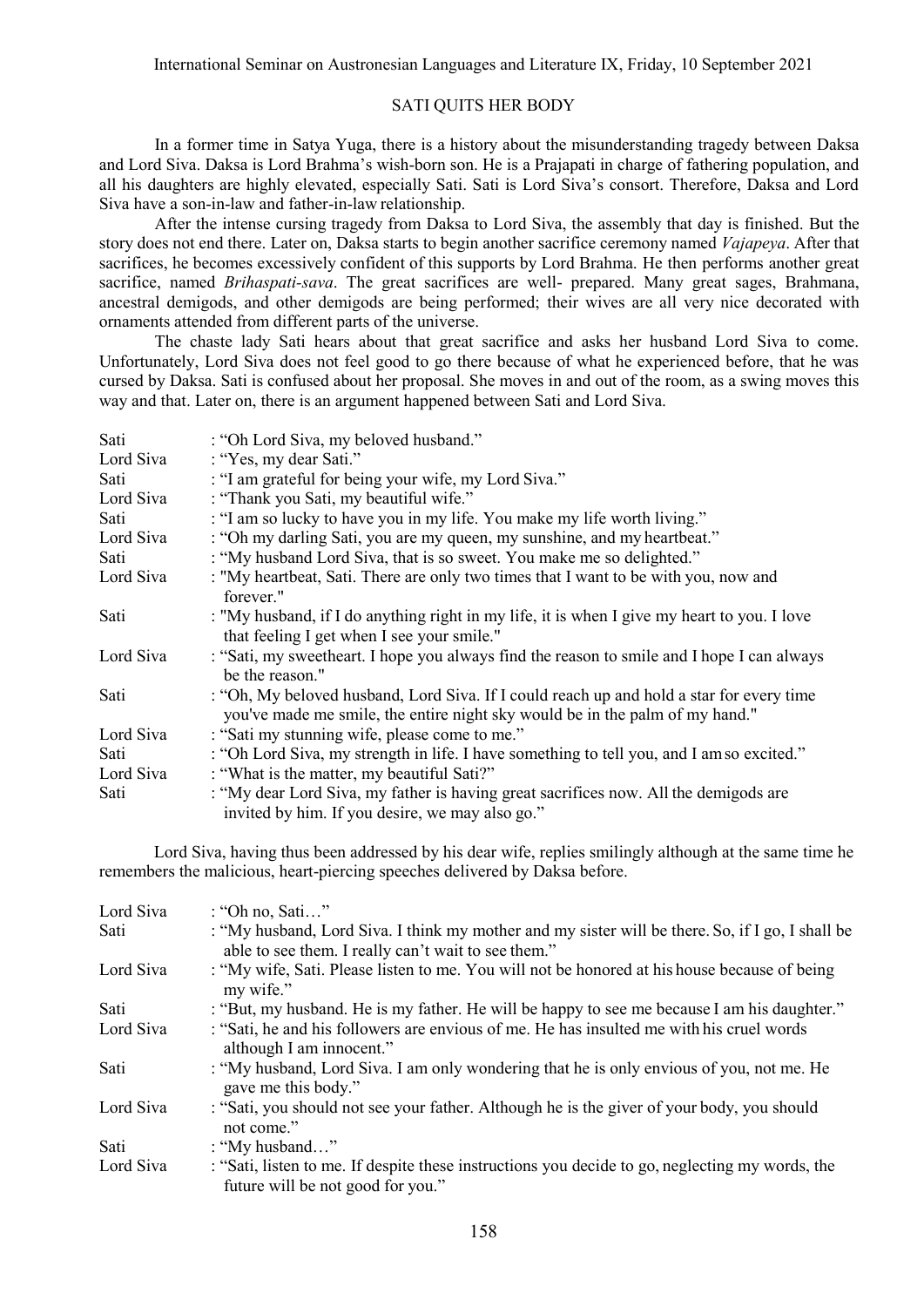# International Seminar on Austronesian Languages and Literature IX, Friday, 10 September 2021

Sati feels very sorry at being forbidden to go see her relatives at her father"s house. Due to the affection for them, tears fall from her eyes. Shaking and very much afflicted. She looks at her uncommon husband, Lord Siva as if she is going to blast him with her vision. Then, Sati does of course go to her father's house.

When Sati leaves alone rapidly, a thousand of Lord Siva"s disciples, headed by Maniman and Mada, quickly follow her with his bull Nandini.

| Nandini<br>Siva? | : "My Satidevi, where are you going? What is really happening between you and my Lord                                                                                  |
|------------------|------------------------------------------------------------------------------------------------------------------------------------------------------------------------|
|                  | Sati, give me an explanation please."                                                                                                                                  |
| Sati             | : "Oh dear Nandini, I need to go to my father's house. There are great sacrifices there. But my<br>husband Lord Siva forbids me. He said that my father insulted him." |
| Nandini          | : "My beautiful Sati, I would love to come. It will be my pleasure to accompany you to your<br>father's house.                                                         |
| Sati             | : "My lovely Nandini, it's very kind of you. Thank you very much, Nandini."                                                                                            |
| Nandini          | : "Dear Sati, It's not a problem."                                                                                                                                     |

Sati then reaches her father's house, where the sacrifice ceremony is being performed. The great sages, Brahmana, and demigods are all assemble there and there are many sacrificial animals as well as pots made of clay, stone, gold, grass, and skin which are all required for the sacrifice. This sacrifice is meant for the good of the animals. Not for killing and shifting them into meats. Because all the people assembled were afraid of Daksa, none of them received her well.

| Daksa         | : "Oh everyone, in this assembly. Look at who is here! Here is my daughter, the wife of the<br>rude demigods, Lord Siva!!"                                                                             |
|---------------|--------------------------------------------------------------------------------------------------------------------------------------------------------------------------------------------------------|
| Sati          | : "Oh my father. Why did you say such bad words in front of your honorable guests?"                                                                                                                    |
| Daksa         | : "I was true!! Your husband dressed like a crazy man. He has married you and pretended like a<br>holy one!!"                                                                                          |
| Nandini       | : "Daksa! Watch your mouth!!! How dare you to speak like that to my innocent Lord Siva! You<br>and your followers are envious of him!                                                                  |
| Sati          | : "My father! Please!!"                                                                                                                                                                                |
| Daksa         | : "Huhh!! He has eyes like a monkey. He dares to be naked like a madman and he didn't even<br>respect me!"                                                                                             |
| <b>Brahma</b> | : "Daksa! He is Lord Siva! He is your son-in-law."                                                                                                                                                     |
| Sati          | ". "My dear father, you are committing the greatest offense by envying Lord Siva."                                                                                                                     |
| Nandini       | : "Hey Daksa! Because of your bad attitude, in within a short time, you will have the head of<br>Goat!"                                                                                                |
| Daksa         | : "Oh really? HAHAHAHAHA"                                                                                                                                                                              |
| Sati          | : "Even if he is naked like a madman and his eyes like a monkey just like what you said, all<br>Brahmana honor him despite all these inauspicious qualities."                                          |
| Daksa         | : "Sati! He already accepted himself as my subordinate by marrying you in the presence of fire<br>and Brahmanas!"                                                                                      |
| Sati          | : "My father! I am very ashamed of our bodily relationship!"                                                                                                                                           |
| Daksa         | : "What??!!"                                                                                                                                                                                           |
| Sati          | : "I have been living with this body that is contaminated by your bad attitudes. I feel very much<br>sorry that my body which is just like a bag, has been produced by you. I shall there give it up!" |

After Sati gives her speech towards his father, Sati sits down on the ground and face north. She sanctifies herself with water and close her eyes to absorb herself. Thus, to gives up her body and anger towards her father, Sati begins to meditate on the fiery air within the body.

| Sati    | : "In front of the honorable ones in this assembly, I am; Sati. The daughter of Daksa, will show |
|---------|--------------------------------------------------------------------------------------------------|
|         | my loyalty to my husband by sacrificing my body"                                                 |
| Daksa   | : "Oh Sati! My dear daughter! What happened?"                                                    |
| Nandini | : "Sati!! No! Don't do that! Please, Sati!!"                                                     |

*\*Daksa and Nandini shocks at the same time\* \*Dialogues are read together\**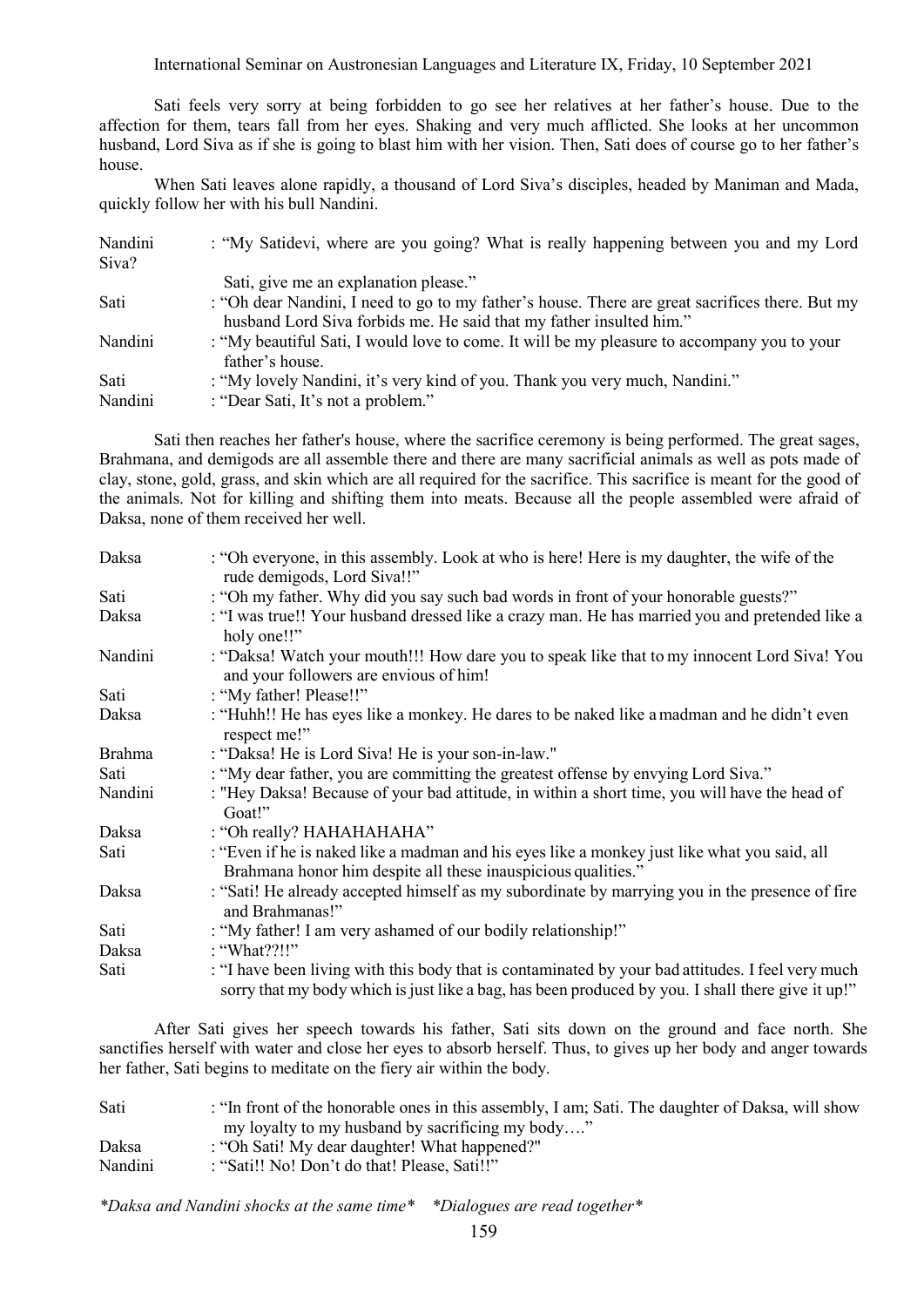| Daksa can act nothing except screams out of Sati. |                                                                                                                 |
|---------------------------------------------------|-----------------------------------------------------------------------------------------------------------------|
| <b>Brahma</b>                                     | : "Why had Sati, the wife of the most respectable demigod, Lord Siva quits her body in                          |
| K. Himalaya                                       | such a manner?"<br>: "It was astonishing that Daksa who is the Prajapati, the maintainer of all living entities |
| Mena                                              | is so disrespectful to his daughter."<br>: "I think so, my husband. I have a pity of Sati."                     |

When Sati annihilates her body in anger, there is a tumultuous roar all over the universe. Daksa can act nothing except screams out of Sati.

Sati sacrifices herself for his husband by quitting her body in the blazing fire. Sati, who is not only chaste but is also a great soul. She gives up her body because of his neglect. The death of Sati because of her being neglected by Daksa, her father is most astonishing to all the great demigods of the universe. Sati tries her best to mitigate the misunderstanding between the son-in- law and the father-in-law by coming to her father's house even without an invitation and at the time Daksa should have received her forgetting all past misunderstandings.

Then Lord Siva comes and places Sati's body on his shoulder and starts walking through the Universe, neglecting his duties.

Lord Siva : "My dearest wife, Sati. With the powerful Trisula, I will cut your body into pieces!!!"

Later on, Lord Siva cuts Sati's body in the total of 52 pieces. Which, her body will be placed in the holy places or well known as holy 52 *Shakti Pithas* in the Hinduism terms. One of the places that Sati"s body will be lay on is in the Kali or Shakti temple.

Along with the prayer of Lord Siva, king Himalaya and his wife Mena are having a great prayer in the ceremony, that they wish for a such beautiful, loyal, and kind-hearted woman like Sati. Lord Siva loves Sati more than anything and would never love after her. A depressed Siva returns to his ascetic world.

| Mena        | : "Oh My dear husband. How lucky we will be. If God let us have such a beautiful, loyal, and     |
|-------------|--------------------------------------------------------------------------------------------------|
|             | kind-hearted daughter like Sati."                                                                |
| K. Himalaya | : "My lovely wife, I do agree with you. Let us pray to God, that they will listen to our prayer, |
|             | and give us His mercy."                                                                          |

12 days later, Sati is reborn beautifully as Parvati, daughter of Himalaya king of the mountain, and his wife, Mena. Parvati and Lord Siva finally meet each other in a form of different body, yet the soul remains the same. Parvati sat in the meadow fluttering her eyes at Lord Shiva, placing flowers at his feet, cooing his name.

Parvati : "Om Namah Shivaya" (3x)

Lord Shiva taking her into his arms, and feeling love's embrace.

| Parvati   | : "Lord Siva"                                                                                                |
|-----------|--------------------------------------------------------------------------------------------------------------|
| Lord Siva | : "Oh my lovely Parvati, I have been waiting for you. I am happy you are here in my embrace."                |
| Parvati   | : "It is my great privilege that, because of my actions in my previous birth, you have become                |
| my        |                                                                                                              |
|           | husband and I am your wife."                                                                                 |
| Lord Siva | : "In circumstances of pain, I maintain my patience waiting for you my dear Parvati."                        |
| Parvati   | : "My dear Lord Siva, as I promised I will always be here by your side."                                     |
| Lord Siva | : "My beautiful Parvati, there will be no sunlight if I lose you."                                           |
| Parvati   | : "Oh my charming husband, Lord Siva. There will be no clear skies if I lose you too."                       |
| Lord Siva | : "My lovely Parvati, just like the clouds, my eyes will do the same. If you walk away, everyday             |
|           | it'll rain."                                                                                                 |
| Parvati   | : "My Lord Siva, please give your all to me, I'll give my all to you."                                       |
| Lord Siva | : "My dear Parvati, you are my end and my beginning."                                                        |
|           | Sings Seti is later report on Borgeti, Lard Siye is married twice but to the same soul. Siye and Derveti are |

Since Sati is later reborn as Parvati, Lord Siva is married twice but to the same soul. Siva and Parvati are hold up as the perfect example of marital bliss by many Hindus. True Love is eternal and goes beyond the physical. Lord Siva and Parvati are married in great pomp and celebration. After they are married, Lord Siva